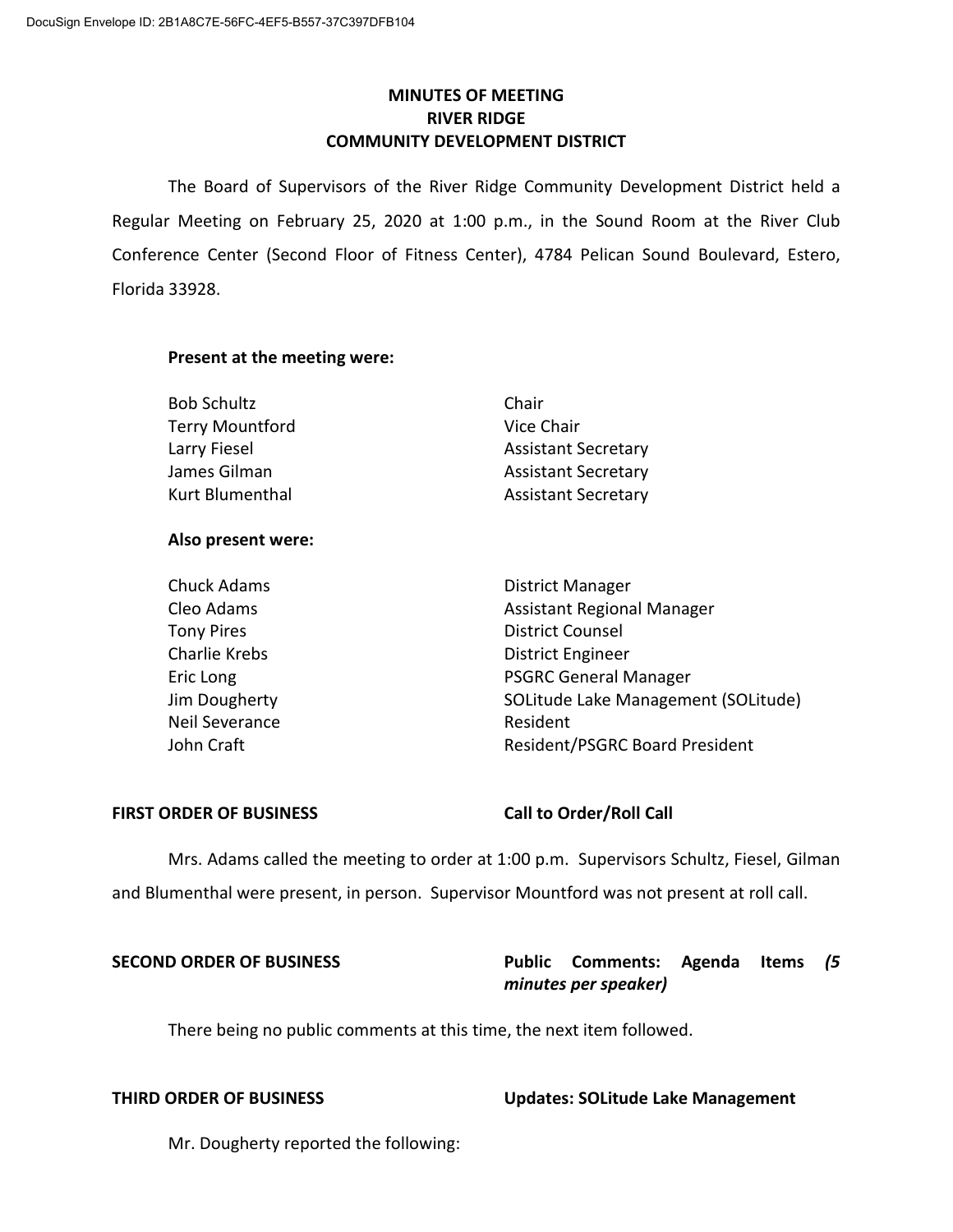### **RIVER RIDGE CDD February 25, 2020**

 $\triangleright$  Lake H-1B was treated for slender spikerush, which seemed to have cleared up; only one or two additional touchup treatments may be necessary. The nano-bubbler might need to be cleaned, as slender spikerush can clog the screen.

 $\triangleright$  Lake H1-A looked good; the lake was treated for chara and the surface was clear.

 $\triangleright$  Lake H1-C looked good; the lake was treated for algae and may need a touchup.

 $\triangleright$  Lake E4-A looked good; there was no visible algae on the surface.

 $\triangleright$  The third dye application greatly improved the color of the Island Sound Lake; dye would be added, as needed.

**Mr. Mountford arrived at the meeting at 1:02 p.m.**

# **FOURTH ORDER OF BUSINESS Discussion: Petition Regarding Removal of Littorals from Resident Side of Lake H1-C, Palmetto Dunes**

Mr. Schultz stated an email was sent to the petitioners explaining the requirements for lake upkeep above and below the water, in compliance with grading of the banks. He discussed littorals and suggested reconsidering the canna along the shoreline of Lake H1-C.

Mr. Blumenthal stated that, he understood the residents' position because canna can be very thick; however, residents were removing plants without permission. He felt that another plant may be preferable.

Mr. Fiesel observed that two stands of palmettos, visible in a 2019 aerial photo, were missing today; it seemed there was a chronic problem.

Mr. Schultz asked whether it would be easier to remove canna now rather than waiting until the next inspection. Discussion ensued regarding plantings in the community.

Mr. Neil Severance, a resident, stated plants, such as palmettos, pine trees and other plants, were mysteriously disappearing, which was a serious problem for Palmetto Dunes Landscaping Committee. He felt that the area was not overgrown in any way and expressed support for the CDD's efforts managing the shorelines and plantings. He disagreed with claims that littorals drive birds and wildlife away and stated the petition was filled with misinformation.

Mr. Schultz suggested removing the canna and planting other littorals.

Mrs. Adams stated spikerush, pickerelweed and canna lilies are the best plants to ease erosion, as they help with bank stabilization and maintaining water quality.

2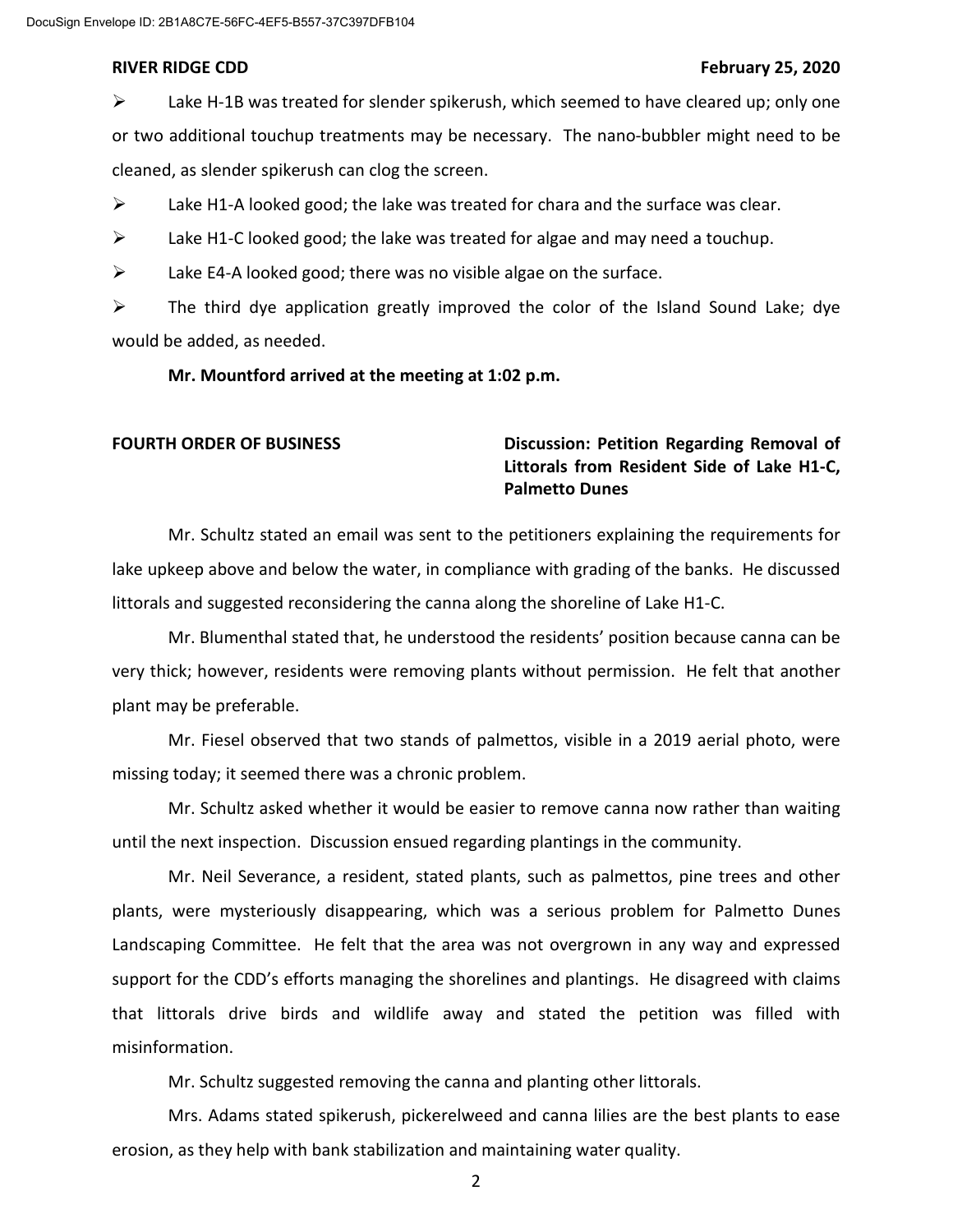Mr. Dougherty stated a good plan would be more spikerush, arrowhead and pickerelweed. Canna would be the best but homeowner preferences varied.

The consensus was to replace the canna on the residential side of Lake H1-C with a different type of littoral plant.

### **FIFTH ORDER OF BUSINESS Discussion/Update: Paver Project**

Mr. Schultz reviewed the paver project proposal and commented as follows:

 $\triangleright$  The plans were negotiable and subject to change depending on funding and the condition of the existing pavers. Work would commence in the off-season to avoid traffic disruptions as much as possible.

 $\triangleright$  Phase I was completed.

 $\triangleright$  Phase II was planned for Fiscal Year 2021, or sooner, if funds become available and dependent on weather conditions and storm water management system requirements.

 $\triangleright$  A significant amount of header curb work and repair was required around Corkscrew Circle. Funding would dictate the project but the repair could, ideally, be completed in the fall.

 $\triangleright$  Upon examination of the existing pavers with MAJ Contracting, Inc. (MAJ), it was determined that many more than anticipated needed replacement and it makes sense to install new pavers for the best results.

 $\triangleright$  The Pinehurst entrance and exit should be consistent with other entrances and have pavers wrapping around the monument island.

 $\triangleright$  The Hammock Greens entrance would be consistent with others, with the cost beyond the CDD right-of-way (ROW) borne by Hammock Greens.

 $\triangleright$  MAJ would provide an estimate for Phase II this week.

Mr. Blumenthal stated the minutes from the last meeting stated the HOA would pay for pavers. Mr. Schultz stated "HOA" should be changed to "Hammock Greens".

Mr. Blumenthal considered the golf cart and the mailbox crossings unnecessary. Mr. Schultz stated the Phase III and IV items were noted but not recommendations.

 $\triangleright$  The items in the agenda were not a plan but were listed for guidance.

## **SIXTH ORDER OF BUSINESS Acceptance of Unaudited Financial Statements as of January 31, 2020**

3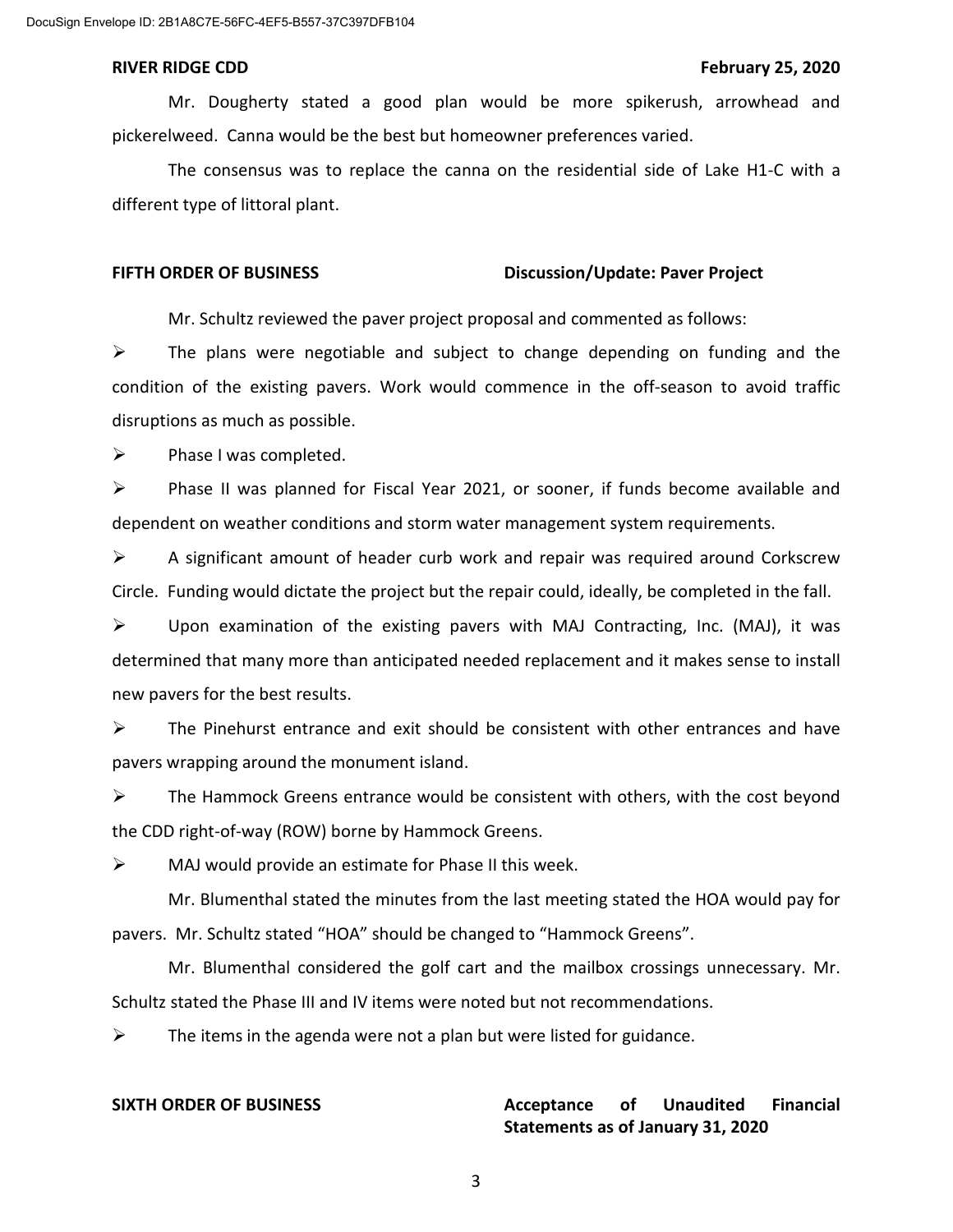### **RIVER RIDGE CDD February 25, 2020**

Mrs. Adams presented the Unaudited Financial Statements as of January 31, 2020 and

responded to questions regarding the check register. The following change was made:

Check Register Page 3: Delete Check numbers 5812, 5813, 5814, 5815 and 5816

# **SEVENTH ORDER OF BUSINESS Approval of January 28, 2020 Regular Meeting Minutes**

Mrs. Adams presented the January 28, 2020 Regular Meeting Minutes. The following changes were made:

Line 59: Change "monument" to "monument." Line 59: Change "and" to "Hammock Greens requested that River Ridge" Line 60: Change ";" to "." Line 60: Change "the HOS" to "The HOA" Line 60: Insert "to install pavers on their portion" after "cost" Line 98: Change "sidewalk" to "curb"

**On MOTION by Mr. Blumenthal and seconded by Mr. Fiesel, with all in favor, the January 28, 2020 Regular Meeting Minutes, as amended, were approved.**

# • **Active Action and Agenda Items**

Items 1, 2, 3, 4, 5, 6, 7, 8, 9, 11, 13 and 15 were ongoing.

Items 10, 12, 14 and 16 were completed.

Mr. Krebs was directed to inspect the curb at or near 21880 Masters Circle, where an orange cone marked the location of missing concrete.

Regarding Item 15, Mr. Pires distributed and discussed the "INFORMAL PROCEDURE FOR RESIDENT INQUIRIES/COMPLAINTS [Adopted April 22, 2014]". The procedure would be communicated to residents and posted on the District and Pelican Sound websites.

### **EIGHTH ORDER OF BUSINESS Staff Reports**

- **A. District Counsel:** *Woodward Pires & Lombardo, P.A.* There was no report.
- **B. District Engineer:** *Hole Montes, Inc.*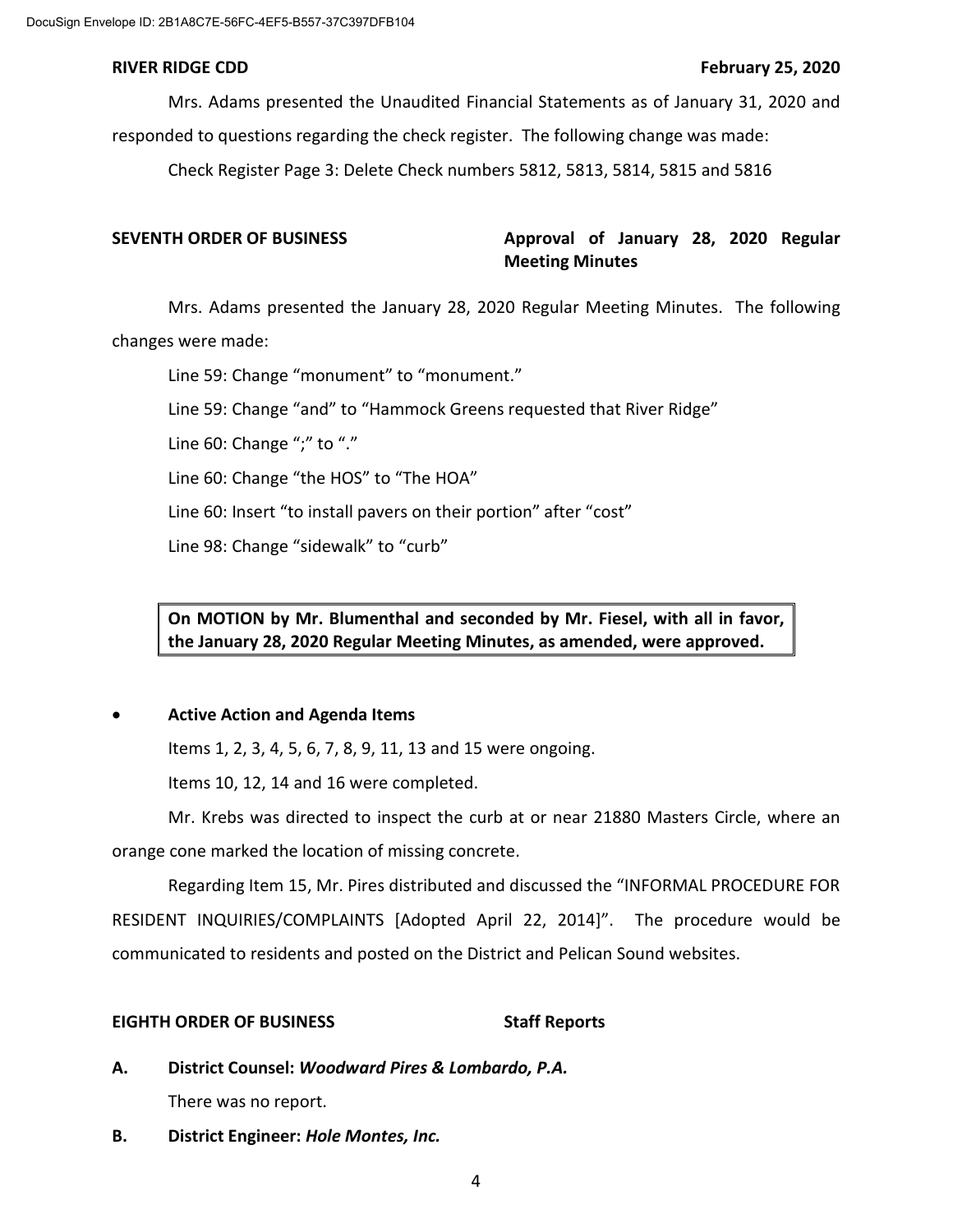There was no report.

### **C. District Manager:** *Wrathell, Hunt and Associates, LLC*

### **I. Key Activity Dates**

Mrs. Adams reviewed the completed items as follows:

 $\triangleright$  The Annual Letter to the Residents was completed and would be mailed to the address on record with the Property Appraiser.

### **II. NEXT MEETING DATE: March 24, 2020 at 1:00 P.M. [Sound Room]**

### o **QUORUM CHECK**

All Supervisors confirmed their attendance at the March 24, 2020 meeting.

# **NINTH ORDER OF BUSINESS Supervisors' Requests and Public Comments** *(5 minutes per speaker***)**

Mr. Gilman discussed installation of new street signs in The Meadows that would mimic style of the CDD's signage, with the same style poles and black lettering on a white background.

Discussion ensued regarding the catch basin project, start date, etc. Mr. Krebs stated he would meet with the South Florida Water Management District (SFWMD) soon.

Mr. Long discussed zoning changes that would not affect the CDD, including the south pickleball courts, a potential dog park on the FPL easement and live music at the River Club. Copies would be sent to the District Manager.

Mr. Schultz stated a plan was in process to improve the intersection of Williams Road and 41. Discussion ensued regarding the project, which could extend four miles.

Mr. Fiesel stated a resident complained that the island at the entrance to Turnberry was very dark at night and several residents entered on the wrong side because they could not see the island. Reflective Pavement Markers (RPMs) would be installed.

Mrs. Adams stated the Aeration Inspection Review and Reporting was completed in mid-November 2019. Two compressors were replaced at a cost of \$1,500.

### **TENTH ORDER OF BUSINESS Adjournment**

There being nothing further to discuss, the meeting adjourned at 2:10 p.m.